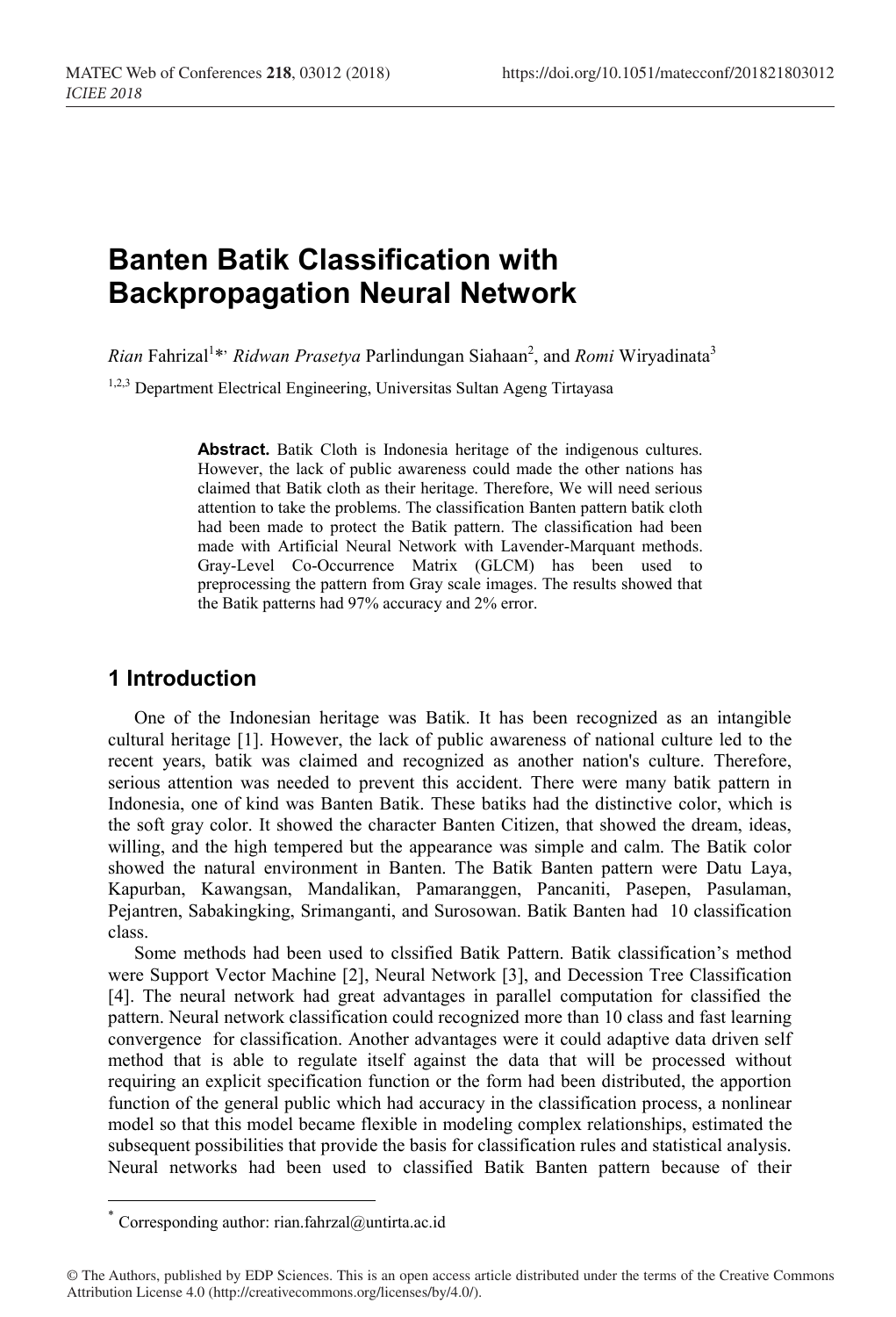advantages. The variety of batik pattern that vary in Indonesia made it difficult for the general public to identified batik patterns in each region in the archipelago. The same goes for the Banten batik motif which had approximately 10 batik motifs. This study tried to classify Banten batik motifs that aim to facilitated the public who do not knew the specifications of batik motifs in Indonesia, especially Banten regional batik motifs. Pattern feature extraction that is used as input to the system that is built is GLCM (Gray Level Cooccurrence Matrix) using a gray degree distribution (histogram). The final step is to classify using the artificial neural network method, that is, Backpropagation is used to classify Banten's batik motifs that are more accurate.

Banten Batik is one of the historic batik originating from Banten Province. In this paper, extensive information was needed in processing Banten Batik so that it matched the concept carried without changing the authenticity of Banten Batik. These were batik Banten pattern showed in Figure 1:



**Fig. 1.** Batik Banten

# **2 Research Method**

Input image were batik images obtained from batik craftsmen using a Canon D550 camera. The banten batik taken was 300 images consisting of 200 training images and 100 test images. which consists of 10 classes patterns. The methods of artificial neural networks used in this research was backpropagation, in general the algorithm was referred to as back propagation because it can be described as follows, when the network is given an input pattern as a training pattern then the pattern goes to units in the hidden layer to be forwarded to the unit - output layer unit, then the output layer units gave a response called network output. If the output network is not the same as the expected output, the output spreads backward, in the hidden layer is forwarded to the unit at the input layer, therefore the training mechanism is called backpropagation.

Figure 2. explained the algorithm of an artificial neural network design, when the user starts to provide input training data, the training process will be done to get optimal weight on each layer. After optimal weight is obtained, then the optimal weight is stored for the testing process and information on the case of the classification of batik motifs. The results and tests will be compared with the existing targets to determine the system's ability to study the training data provided to the system.

### **2.1 Preprocessing Image**

Batik's images taken from the camera and cropping it with different pixels size. Simplification had been made to resize the images. The resizing image became 640 x 640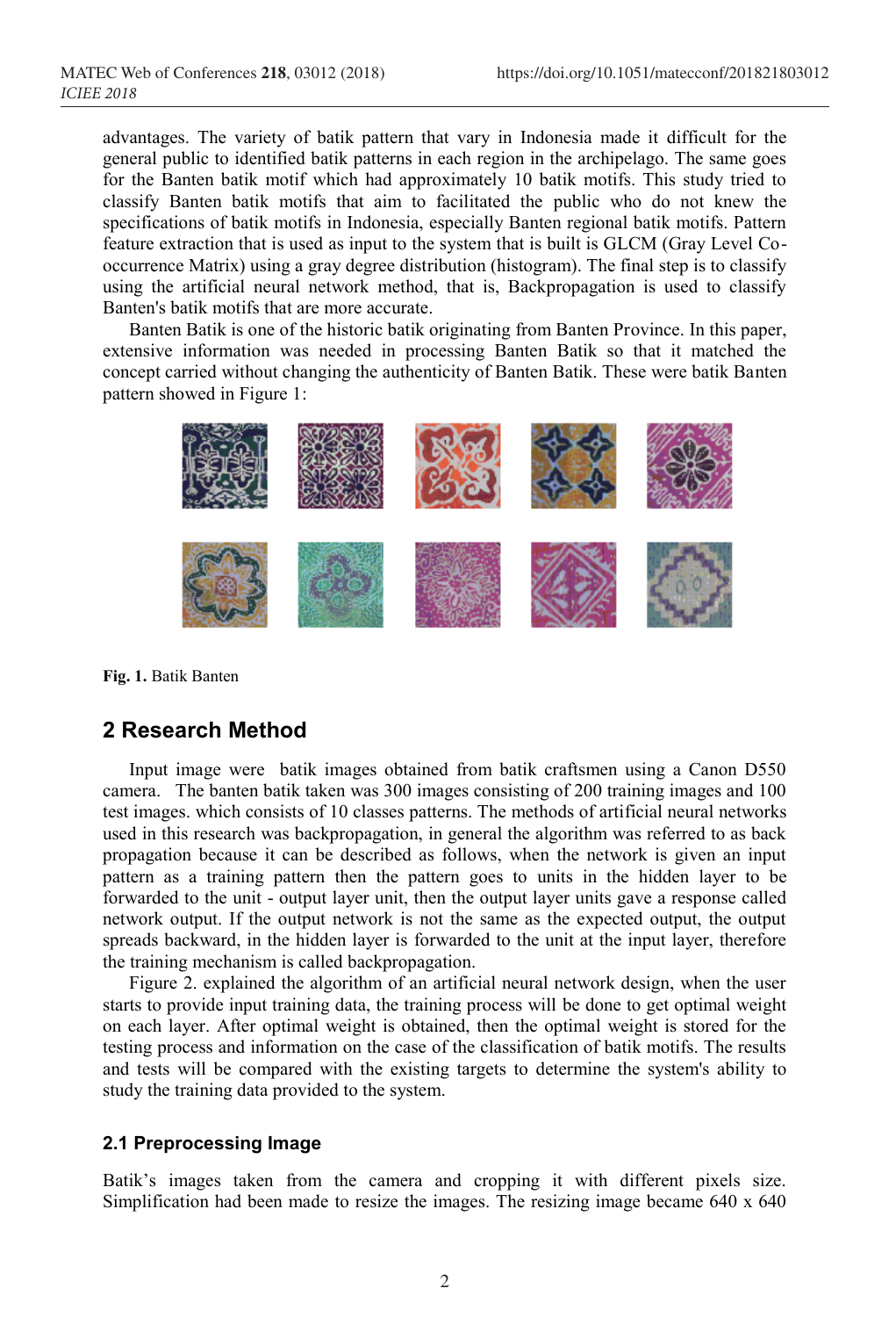pixels with RGB value. GLCM methods needed gray scale image. Resizing images converted to the gray images with *doubles floating point* values. Contrast Limited Adaptive Histogram Equalization (CLAHE) was implemented to enhancement gray images. This method was developed to prevent the over amplification of noise in picture.



**Fig. 2.** Batik Banten Classification Algorithms

This method consist the following steps:

- 1. Collect all the inputs: Image, Number of regions in row and Column paths, Number of bins for the histograms used in image transform function (dynamic range), Clip limit for contrast limiting (normalized from 0 to 1)
- 2. Preprocess the inputs: Rectify real clip limit from the normalized value if necessary, glorify the image before splitting it into regions
- 3. Computing each contextual region (tile) thus made gray Level mappings: Thread a single image region, made a Histogram for this region using the specified number of bins, clip the histogram using clip limit, created mapping for this region
- 4. Computed gray level mapping in order to configure final CLAHE image: Theread cluster of four neighboring mapping Functions, compute image region partly overlapping each Of the mapping tiles, thread a single pixel, apply four Mappings to that pixel, and interpolate between the events to obtain the output pixel; render over the entire image

## **2.2 Feature Extraction**

Feature extraction"s method used was Gray Level Co-occurance Matrix (GLCM). GLCM method is a form of removing second order statistical texture features.

A GLCM is a matrix where the number of rows and columns is close to the number of gray levels, G, in the image. The maximum number for the level was 8 and minimum level was 1. The matrix point P (i, j |  $\Delta x$ ,  $\Delta y$ ) is the relational frequency with which two pixels, isolated by a pixel distance  $(\Delta x, \Delta y)$ , pass within a given neighborhood, one with intensity "i" and the other with intensity "j". The matrix point P  $(i, j | d, e)$  included the second order statistical probability values for automatise between gray levels 'i' and 'j' at a specific replacing distance d and at a particular angle (ө). Using a large number of intensity levels G showed storing a lot of working data, i.e. a G × G matrix for each collection of  $(\Delta x, \Delta y)$  or  $(d, \theta)$ . Due to their large magnitude, the GLCM's are very reactive to the size of the texture instances on which they are asses. Thus, the number of gray levels is often attenuated. GLCM matrix formulation can be interpreted with the samples illustrated in fig 3. for four varied gray levels. Here one pixel offset is utilized (a reference pixel and its immediate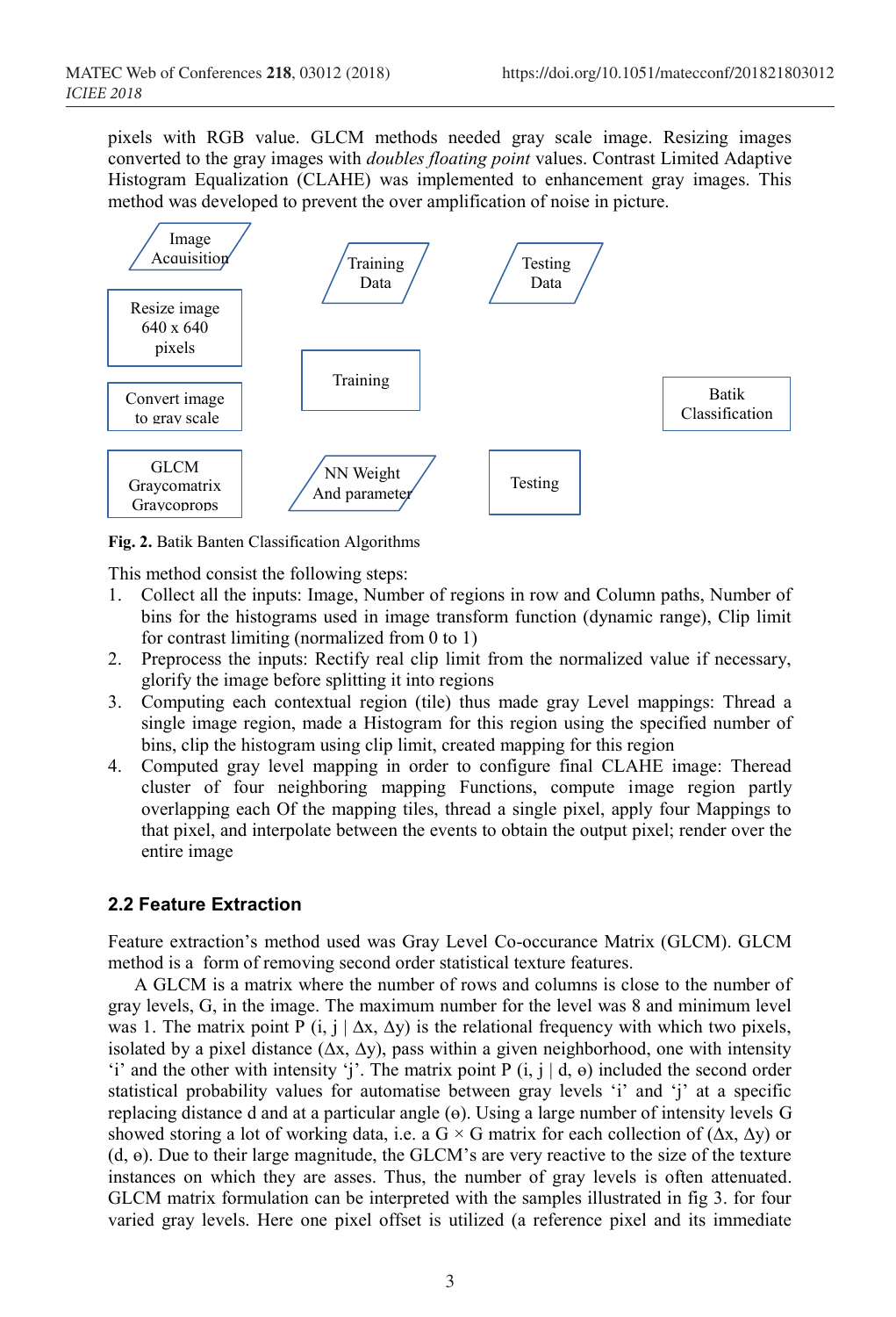neighbor). If the window was large enough, using a larger offset is mathematical. The top left cell will be full with the number of times the combination 0,0 occurs, i.e. how many time within the image area a pixel with grey level 0 (neighbor pixel) falls to the right of another pixel with gray level 0(reference pixel).



#### **Fig. 3.** GLCM Calculation

Four features extraction had been used to get GLCM values which were Contrast, Correlation, Energy, and Homogeneity.

#### *2.2.1 Contrast*

The definition of Contrast was the intensity contrast between a pixel and its neighbor over the whole picture. "Sum of Square Variance" is the other name of Contrast. It defers the calculation of the intensity contrast linking pixel and its neighbor over the whole image. At constant image contrast value is 0.In contrast determine, weight accumulate exponentially $(0,1,4,9)$  as continue from the diagonal.

$$
\sum_{i,j} |i-j|^2 p(i,j) \tag{1}
$$

Since (i-j) increases contrast proceeded to increase exponentially. When i and j are equal i.e. i-j=0.no contrast is there. When i and j are differ by 1,small contrast is there is 1. When i and j diverged by 2, the contrast is expanding and weight is 4

#### *2.2.2 Correlation*

It moved the computation of the correlation of a pixel and its neighbor over the whole picture means it figures out the linear state of gray levels on those of neighboring pixels. On behalf an absolutely positively or negative related image, the correlation value is 1 and - 1.On behalf of unvarying image its value is NaN..Range=[-1,1] and the formula is

$$
\sum_{i,j} \frac{(i - \mu i)(j - \mu j)p(i, j)}{\sigma_i \sigma_j} \tag{2}
$$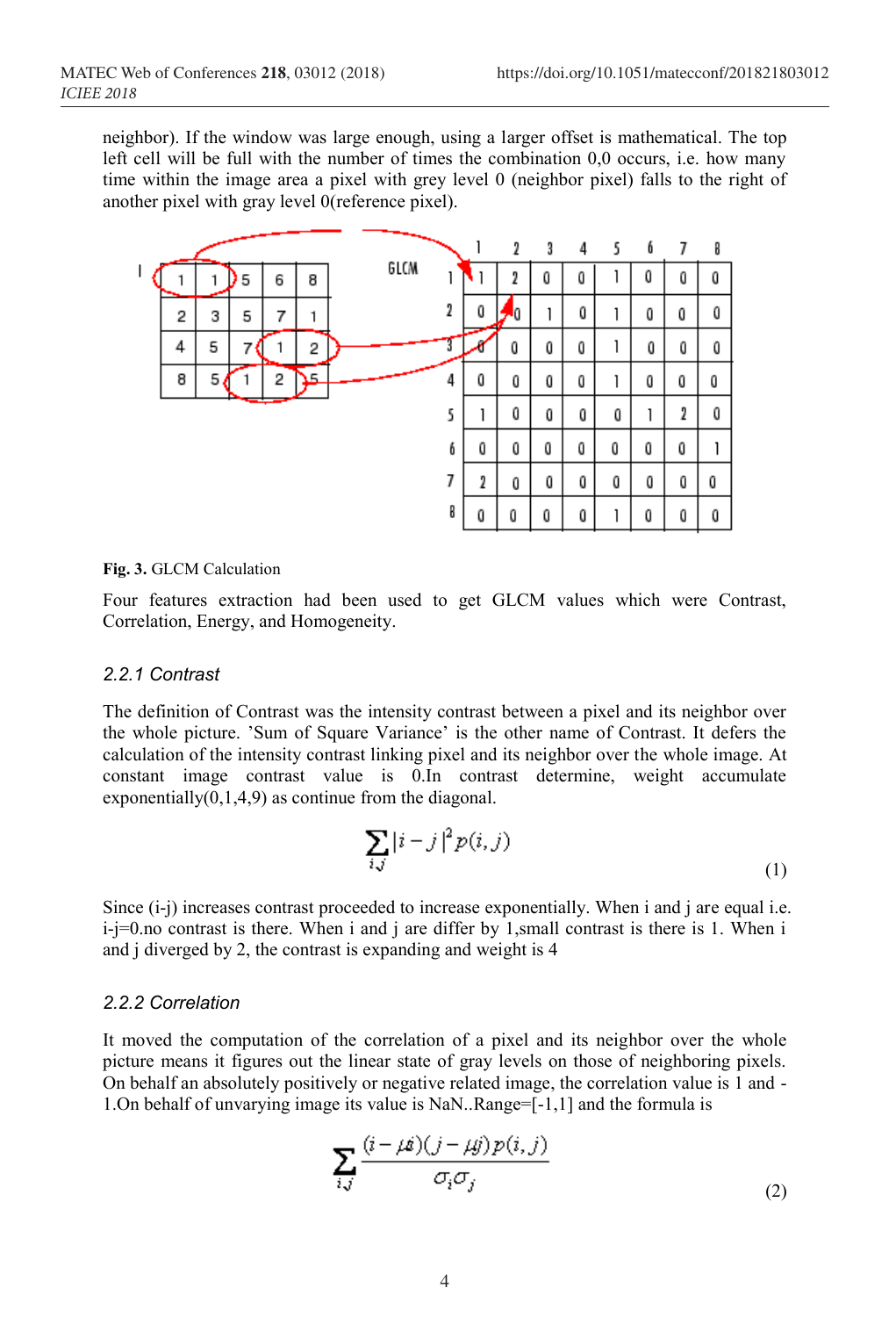#### *2.2.3 Energy*

Since energy is utilized for doing work, Thus system. It made use for the texture that computed orders in an image. It gave the sum of square elements in GLCM. It was fully different from entropy. When the window is good orderly, energy value is high .The square root of ASM(Angular Second Moment) texture character is used as Energy. Its range is[0 1].Since constant image its value is 1.The equation of energy is

$$
\sum_{i,j} p(i,j)^2 \tag{3}
$$

#### *2.2.4 Homogeneity*

In brief term it is going by the name of HOM. It moved the value that computed the tightness of sampling of the elements in the GLCM to the GLCM diagonal. For diagonal GLCM its value is 1 and its range is [0,1].Opposite of contrast weight is homogeneity weight values, with weight decreases exponentially loose from the diagonal. The weight employed in contrast is  $(i-j)^2$  and in homogeneity , it is  $1/1+(i-j)^2$ . The equation is

$$
\sum_{i,j} \frac{p(i,j)}{1+|i-j|} \tag{4}
$$

#### **2.3 Backpropagation Neural Networks**

The method of artificial neural network used in this study is backpropagation, in general, this algorithm is referred to as back propagation because it can be described as follows, when the network is given an input pattern as a training pattern then the pattern goes to units in the hidden layer to be forwarded to the unit and the output layer unit, then the output layer units give a response called network output, if the network output is not the same as the expected output, the output will spread backward, in the hidden layer forwarded to the unit at the input layer, therefore the training mechanism is called backpropagation or back propagation. Lavenberg-Marquardt had been used to classified Batik Banten. This method outperforms simple gradient descent and other conjugate gradient methods in a wide variety of problems. The algorithm provide a solution is called Nonlinear Least Squares Minimization. Figure 4 showed the input layer consisted 160 input, with 20 hidden layers, and 10 output layers, and 10 output layers.

Backpropagation is a supervised learning algorithm and is usually used by multiple layers of perceptrons to change the weights connected to the neurons in the hidden layer. The backpropagation algorithm uses error output to change its weight values in the backward direction. To get this error, the forward propagation stage (forward propagation) must be done first. When forward propagation, neurons are activated by using the sigmoid activation function. The working principle of the backpropagation algorithm is as follows, during the forward feed process, the neurons in the input layer will send information to each neuron in the hidden layer. This hidden layer neuron will do the computation process of the information received and produce output derived from its activation function. Then the output from the hidden layer will be sent again to the next layer, which in this case is the output layer. In this output, the same process takes place as in the hidden layer. However, the output from the activation output of this layer will be used as a response signal from Athe NN. This ANN output response signal will be compared with the desired target and calculated the error magnitude (the difference between the output produced with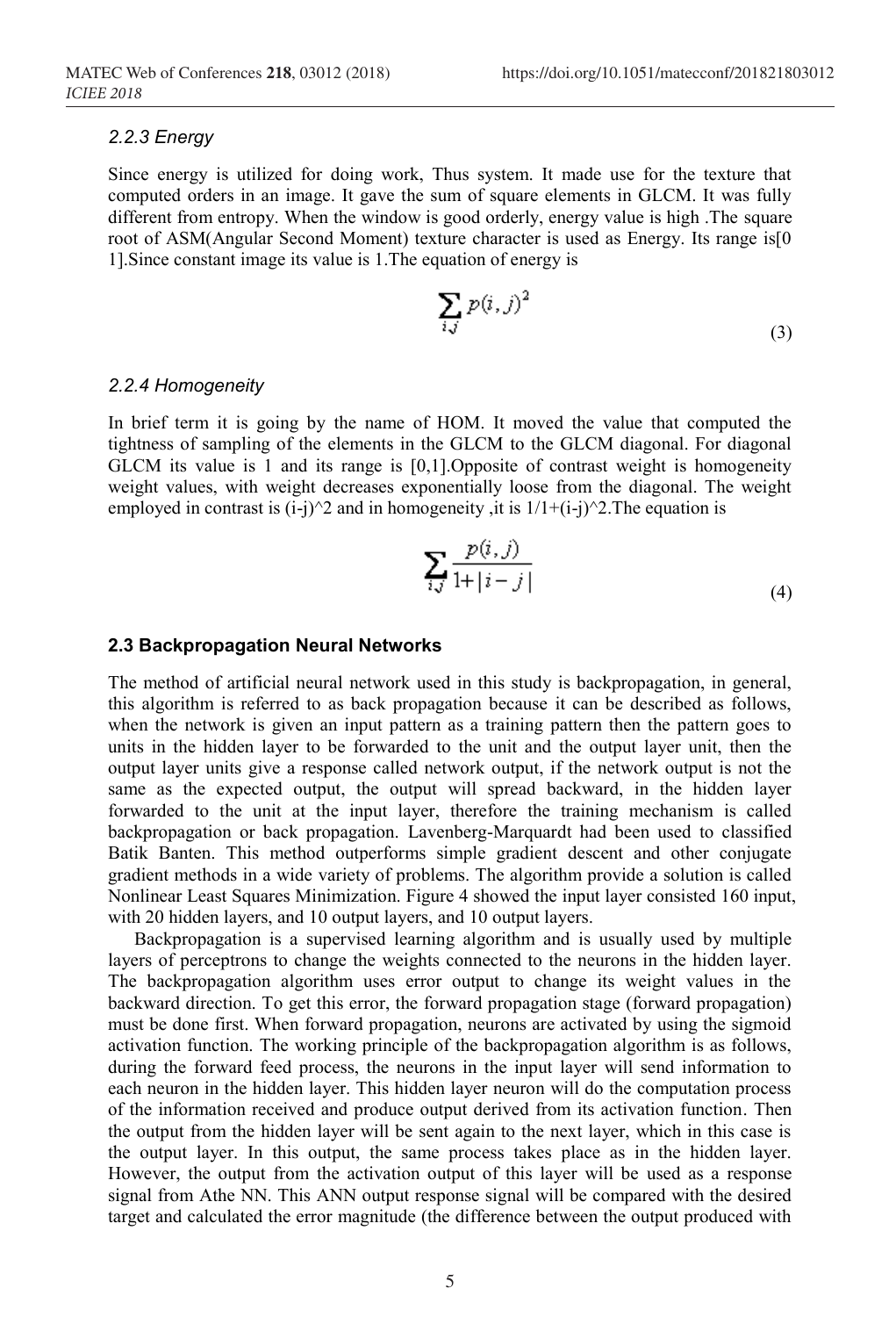the target to be achieved). This error was sent back to the previous layers and then used to correct and change the ANN weights based on the learning error given to the ANN.

#### *2.3.1 Training*

The training phase is a step in how an artificial neural network is practiced, that is by making a weighing change (the connection between layers that form a network through each unit), while solving new problems will be done if the training process is completed, the phase is the mapping phase or testing process. The training process uses 20 images of each batik, the image is an image.



**Fig. 4.** Neural Networks Backpropagation

The training process by the backpropagation network required several parameters that needed to be set for learning with the trainlm function. The parameters that need to be set were:

- 1. Maximum epoch is the number of maximum or maximum epochs iterations that may be carried out during the training process.
- 2. Purpose performance is the target value of the performance function, or used to determine the Mean Square Error (MSE) value limit so that the iteration is stopped. The iteration will be stopped when the MSE value is smaller than the specified limit.
- 3. Learning Rate is the rate of learning. The greater the learning rate will have implications for the greater the learning step, if the learning rate is set too large, the algorithm will not become stable, and vice versa, if the learning rate is set too small, the algorithm will converge for a very long time.
- 4. The minimum gradient is the root of the least number of squares (input weight, layer weight, bias weight) that is the smallest allowed.

#### *2.3.2 Testing*

The testing process is carried out to determine the success rate of a network in recognizing a new input pattern, where the testing process compares the value of all outputs with the target. The testing processes used 100 images from 10 Batik patterns classification to check the system.Testing is done by entering images that have feature extraction using GLCM. The results of feature extraction are then entered into the neural network and classification is done to validate the results.

# **3 Result and Discussion**

The original image of batik obtained from batik craftsmen in the city of Serang. then the cropping process was done manually to take normal Banten batik as many as 300 images. The obtained image data was divided into 200 images of Banten batik as training data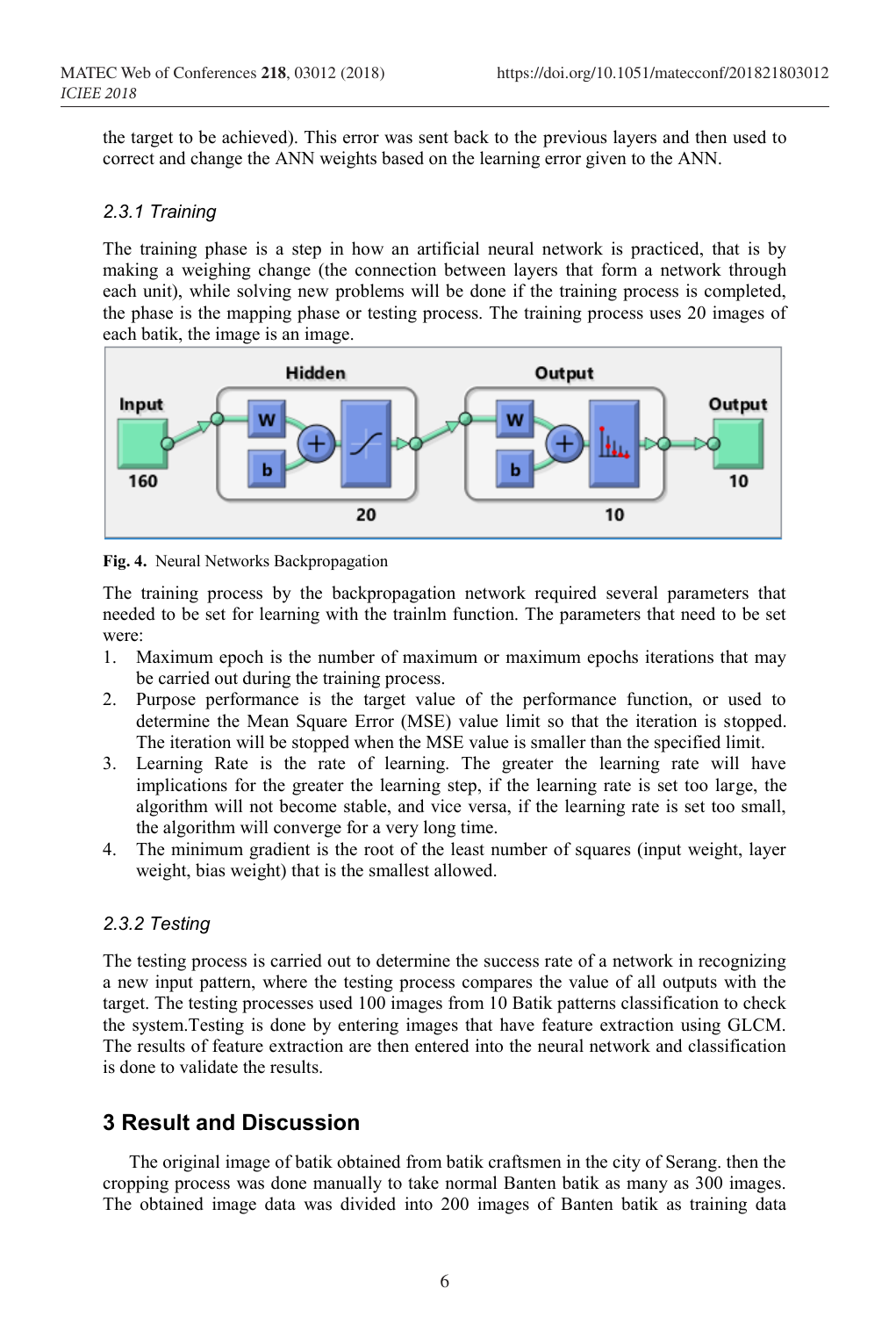(training) consisting of normal and abnormal Banten batik while 100 images of Banten batik as testing data.

The results of the training are carried out like architectural designs that have been explained previously, the training process will stop when one of the requirements for termination of the network formation process is fulfilled. The conditions that determine the cessation of the formation of this backpropagation network include achieving maximum epoch or maximum iteration, the set MSE value has been reached, the minimum gradient value has been reached, and also the validation check that has been fulfilled. The training process that has been designed.



**Fig. 5.** Confusion Matrix

Figure 5. showed the result of the system. The system presented the 98% in accuracy value. Classification Class were :

- 1. Datu Laya,
- 2. Kapurban
- 3. Kawangsan
- 4. Mandalikan
- 5. Pamaranggen
- 6. Pancaniti
- 7. Pasepen
- 8. Pasulaman
- 9. Pejantren
- 10. Surosowan

Figure 5. showed the results of testing with the image of Banten batik, it can be seen that not all Banten batik can be recognized by the backpropagation network that has been built. Figure 5. showed that there are still targets that are not or close to the target that has been determined, therefore the network cannot recognize all Banten batik. System validation values for testing are: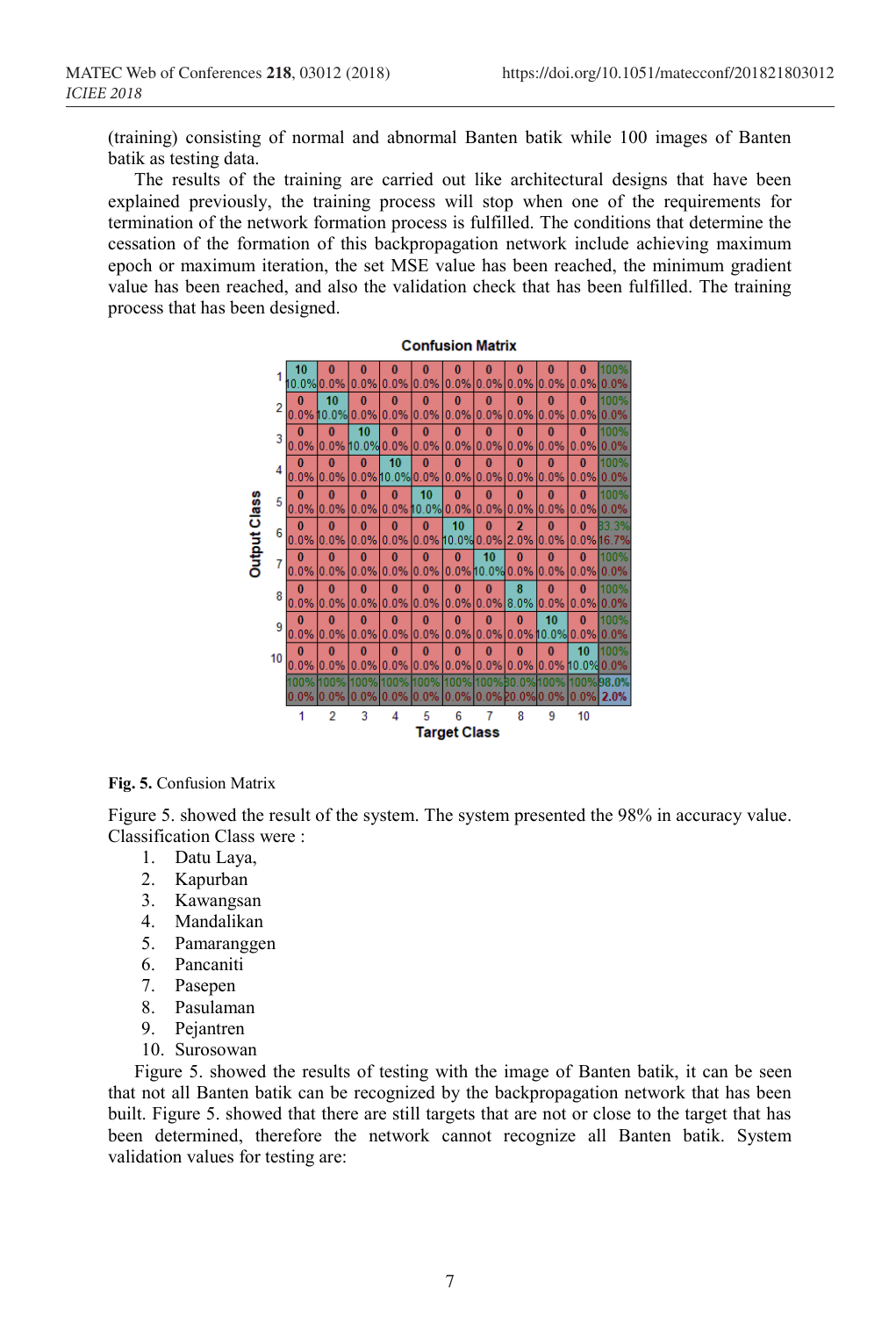$$
accuracy = \frac{10+10+10+10+10+10+10+8+10+10}{10+10+10+10+10+10+10+10+10+10+10}
$$

$$
error = \frac{2}{10+10+10+10+10+10+10+10+10+10+10}
$$

$$
x100\% = 2\%
$$

Batik Banten classification presented the accuracy value 98% and the error rate 2%. The system successfully classified Batik Banten class from 10 different pattern. The system had better value than [5] that had accuracy [3]97.67%,[6] with accuracy value 72%,[7] which had accuracy value 99,5%, but only 2 class, [8] images classification accuracy was 86%, [9] had accuracy value 99,96% but with 5 class had been used  $\left[4\right]$ ,  $\left[10\right]$ - $\left[14\right]$  had accuracy < 92%,[15] had accuracy 80%, [16] had accuracy value 94,57%.

### **4 Conclusion**

Batik Banten had special texture and shape of specific ornaments that could be used to classification the image of batik. The unique ornament of Batik Banten had size and shape that vary widely in 10 class. Training using Neural network with GLCM to feature extraction had high accuracy such as 98%, and low error as 2%. This method showed promising algorithm to classify Batik Banten, and could be used in face recognation.

### **References**

- 1. J. Hidayat, "The Art and Sustainable Aspects of Natural Dyeing in KANAWIDA Hand Drawn Batik (Green Batik)," *IPTEK J. Proceeding Ser.*, (2014)
- 2. R. Azhar, D. Tuwohingide, D. Kamudi, Sarimuddin, and N. Suciati, "Batik Image Classification Using SIFT Feature Extraction, Bag of Features and Support Vector Machine," in *Procedia Computer Science*, (2015)
- 3. A. H. Rangkuti, "Content based batik image classification using wavelet transform and fuzzy neural network," *J. Comput. Sci.*, (2014).
- 4. A. H. Rangkuti, Z. E. Rasjid, and D. J. Santoso, "Batik Image Classification Using Treeval and Treefit as Decision Tree Function in Optimizing Content Based Batik Image Retrieval," in *Procedia Computer Science*, (2015)
- 5. R. Azhar, D. Tuwohingide, D. Kamudi, Sarimuddin, and N. Suciati, "Batik Image Classification Using SIFT Feature Extraction, Bag of Features and Support Vector Machine," *Procedia Comput. Sci.*, (2015)
- 6. A. Kitipong, W. Rueangsirasak, and R. Chaisricharoen, "Classification system for traditional textile: Case study of the batik," in *13th International Symposium on Communications and Information Technologies: Communication and Information Technology for New Life Style Beyond the Cloud, ISCIT 2013*, (2013)
- 7. F. Budiman, A. Suhendra, D. Agushinta, and A. Tarigan, "Wavelet decomposition levels analysis for Indonesia traditional batik classification," *J. Theor. Appl. Inf. Technol.* (2016)
- 8. T. Handhayani, "Batik Lasem images classification using voting feature intervals 5 and statistical features selection approach," *Proceeding - 2016 Int. Semin. Intell. Technol. Its Appl. ISITIA 2016 Recent Trends Intell. Comput. Technol. Sustain. Energy*, pp. 13– 16, (2017)